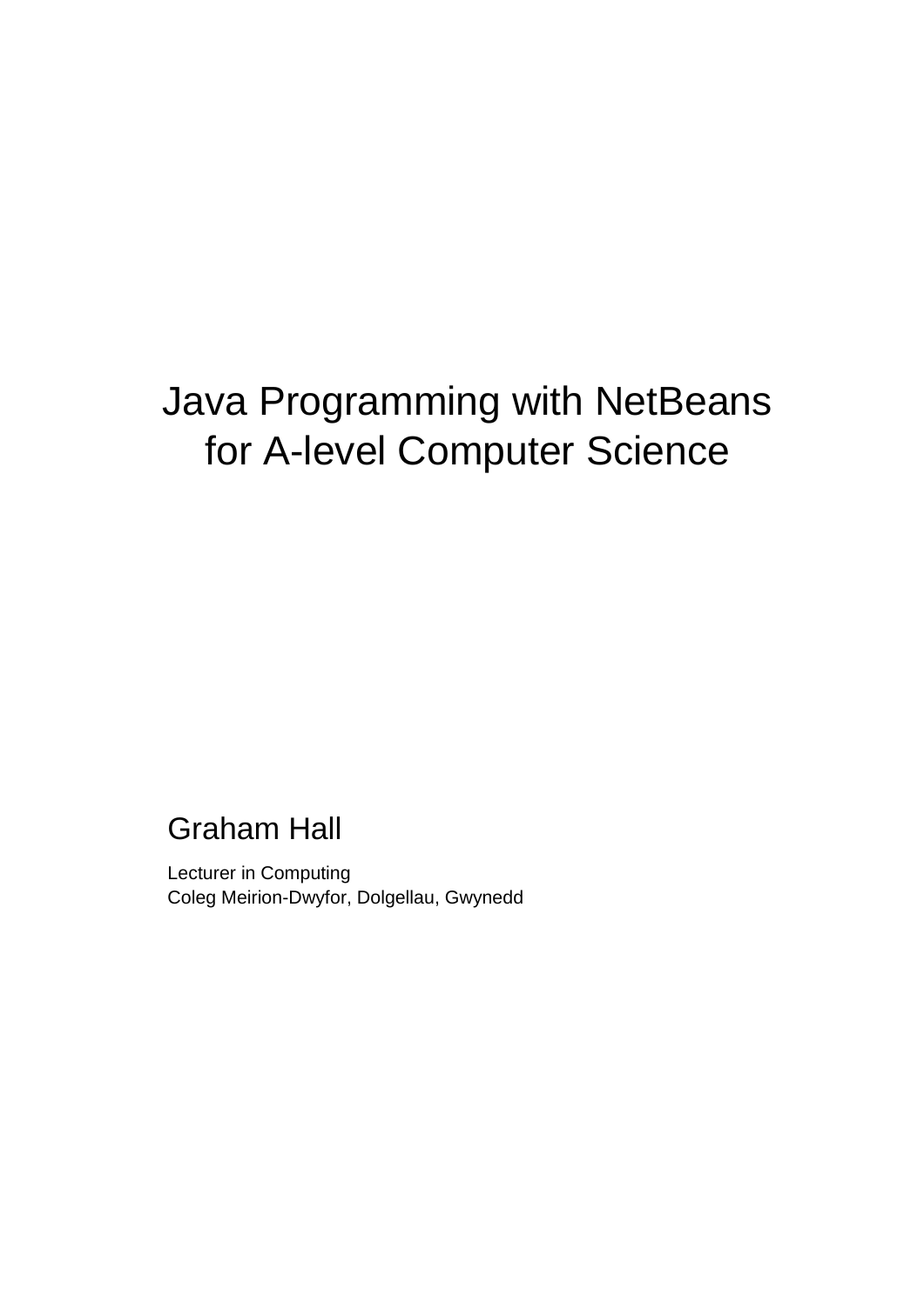Copyright © 2015 Graham Hall. All rights reserved. Published by Lulu.com ISBN: 978-1-326-40647-9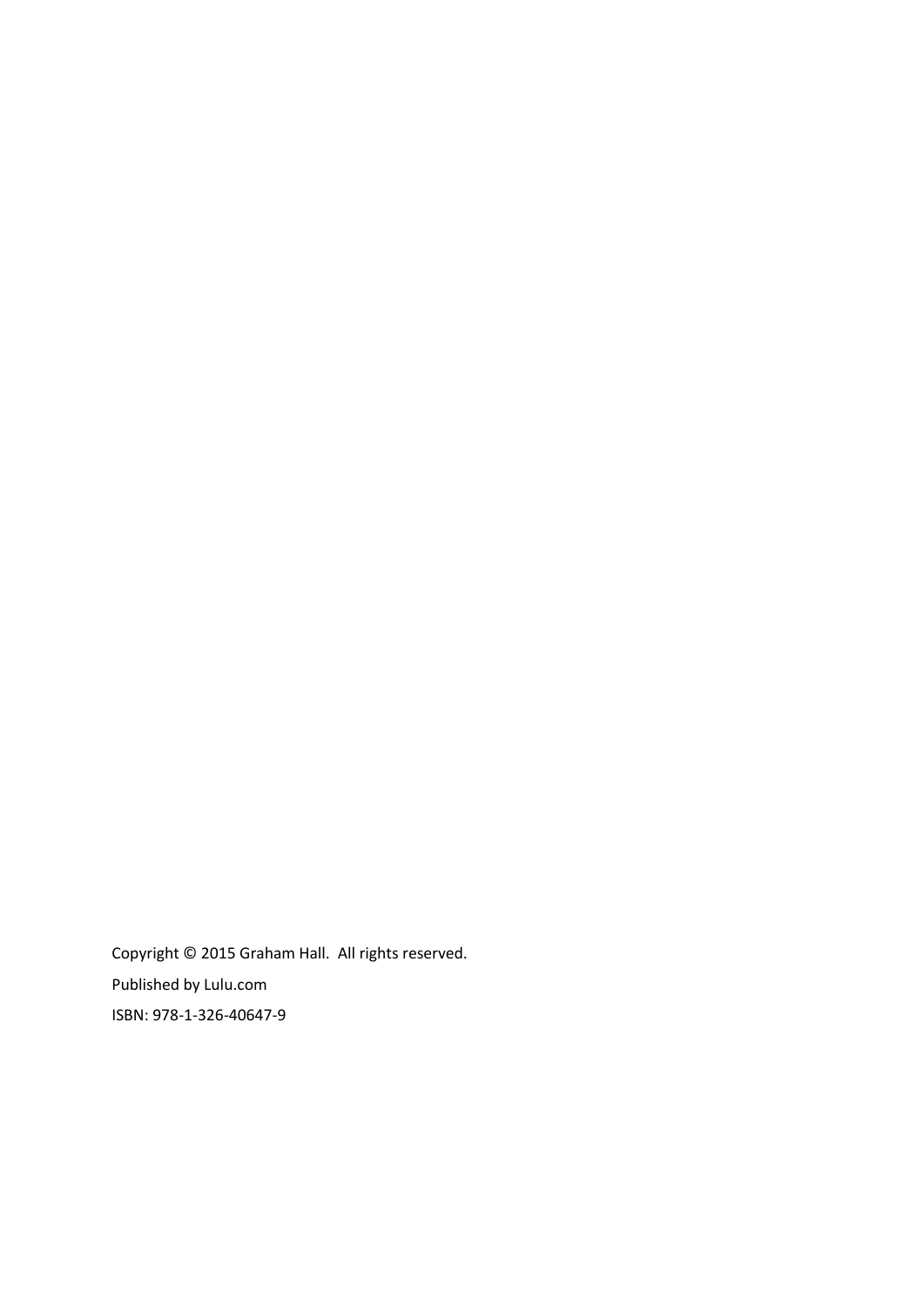## **Contents**

| Introduction                                                                                               | 3   |
|------------------------------------------------------------------------------------------------------------|-----|
| 1. Using the NetBeans IDE<br>Camera<br><b>Job Centre</b>                                                   | 5   |
| 2. Calculations<br>Arithmetic<br>Water tank<br><b>Fast Food</b>                                            | 29  |
| 3. Multiple windows<br>Castles in Wales<br>Railway tickets                                                 | 57  |
| 4. Decision making in programs<br>Student grades<br>Calculating coins for change<br><b>Body Mass Index</b> | 89  |
| 5. Loops and arrays<br>Water quality<br>Railway timetable<br>Bus survey                                    | 117 |
| 6. Drawing graphics<br>House<br>Weather graph<br>Journey distance                                          | 150 |
| 7. Saving data on disc<br>Staff record<br>Airline departures<br>Office supplies stock control              | 181 |
| 8. Sorting<br>College courses bubble sort<br>Marathon results                                              | 211 |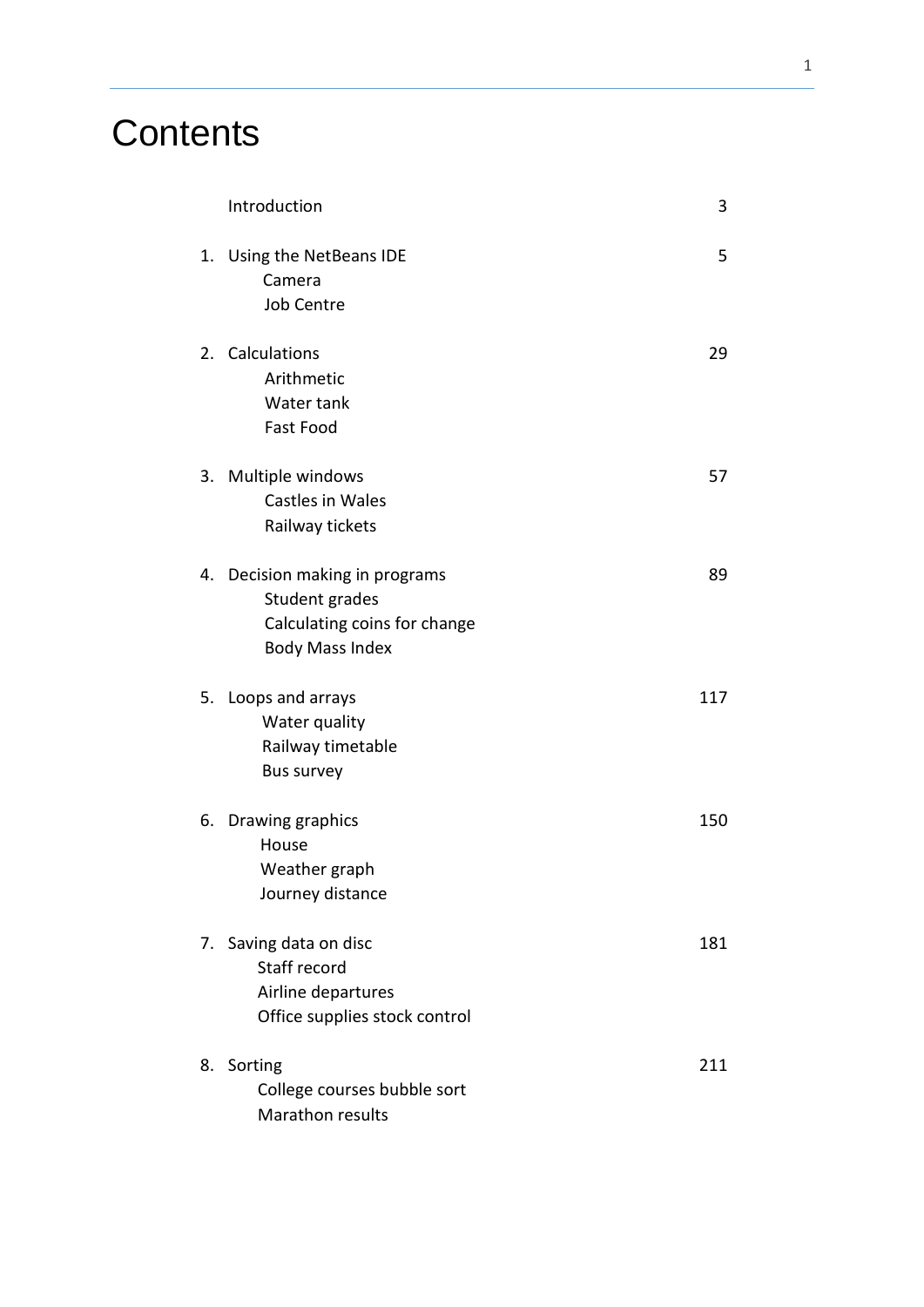| 9. Searching<br>Linear search<br>Binary search                                                      | 230 |
|-----------------------------------------------------------------------------------------------------|-----|
| 10. Object oriented programming<br>Library loans<br>Theatre bookings                                | 250 |
| 11. Stacks and queues<br><b>Stack</b><br>Queue<br>Drawing undo function<br>Traffic light simulation | 276 |
| 12. Batch processing<br><b>Electricity bills</b>                                                    | 310 |
| 13. Recursion<br>Factorials<br><b>Binary numbers</b><br><b>Towers of Hanoi</b><br>Quicksort         | 359 |
| 14. Linked lists<br>Club members                                                                    | 393 |
| 15. Binary trees<br><b>Tourist information</b>                                                      | 422 |
| 16. Random access files<br>Book and media store                                                     | 453 |
| 17. Indexed sequential files<br>Travel agent                                                        | 488 |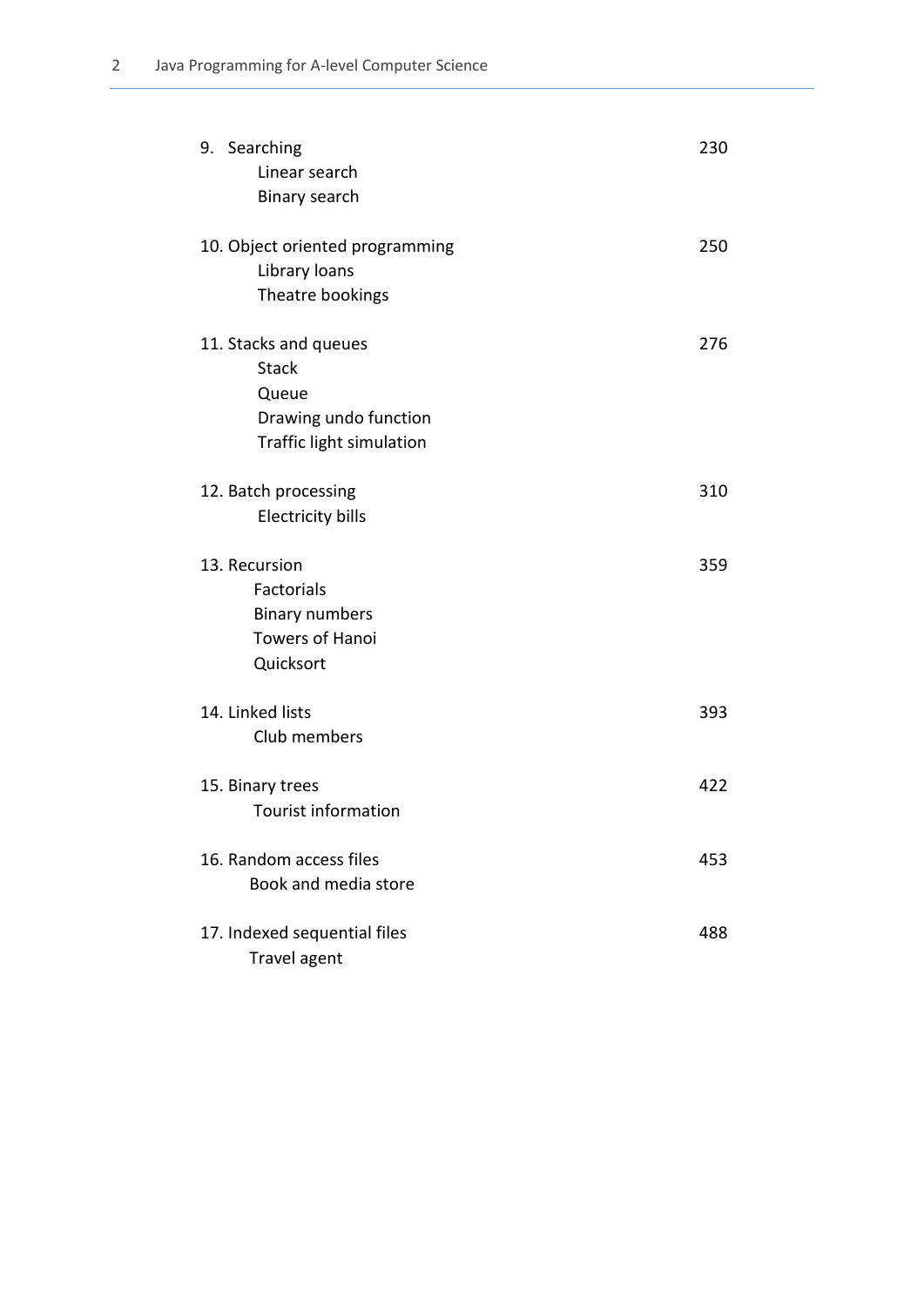## Introduction

The purpose of this book is to provide a simple introduction to Java programming with the NetBeans Integrated Development Environment. The book has been designed initially for students at Coleg Meirion-Dwyfor in North Wales who are undertaking the two year WJEC A-level course in Computer Science. The objective was to produce simple example program applications which illustrate a range of theoretical concepts, such as: abstract data structures, object oriented programming, random access and indexed sequential files, and batch processing by sequential update. In this way, it is hoped the students will gain a practical appreciation of the value of these computing techniques.

Java and NetBeans provide a very wide range of programming tools for software development. It is therefore possible to solve the same software problem in a number of different ways, and each individual programmer is likely to develop their own preferred techniques and methods of working. The solutions demonstrated in this book are not necessarily claimed to be the 'correct' or 'best' programming approaches, but have been found to work reliably and to be relatively easy to understand.

For reasons of space, comment lines have not been included in the program listings, although programming techniques are explained in the accompanying text. Students are strongly encouraged to add their own comment lines to the program listings, both as a way of checking their understanding of the program and as a way of easily identifying sections of code which can be copied into other projects as standard modules.

By working through the example programs in this book, students should gain an understanding of basic interface construction, processing and file handling operations in an object oriented Java environment, and a number of important standard algorithms included in the A-level course. Students are encouraged to develop the programs further by adding extra functionality, or to create their own similar projects which incorporate the programming techniques demonstrated here. Programming is a very practical activity, requiring extensive practice to develop a high level of skill.

Grateful thanks are due to students of Coleg Meirion-Dwyfor who have helped in the design and testing of the example programs in this book. However, the author accepts sole responsibility for any errors in the work.